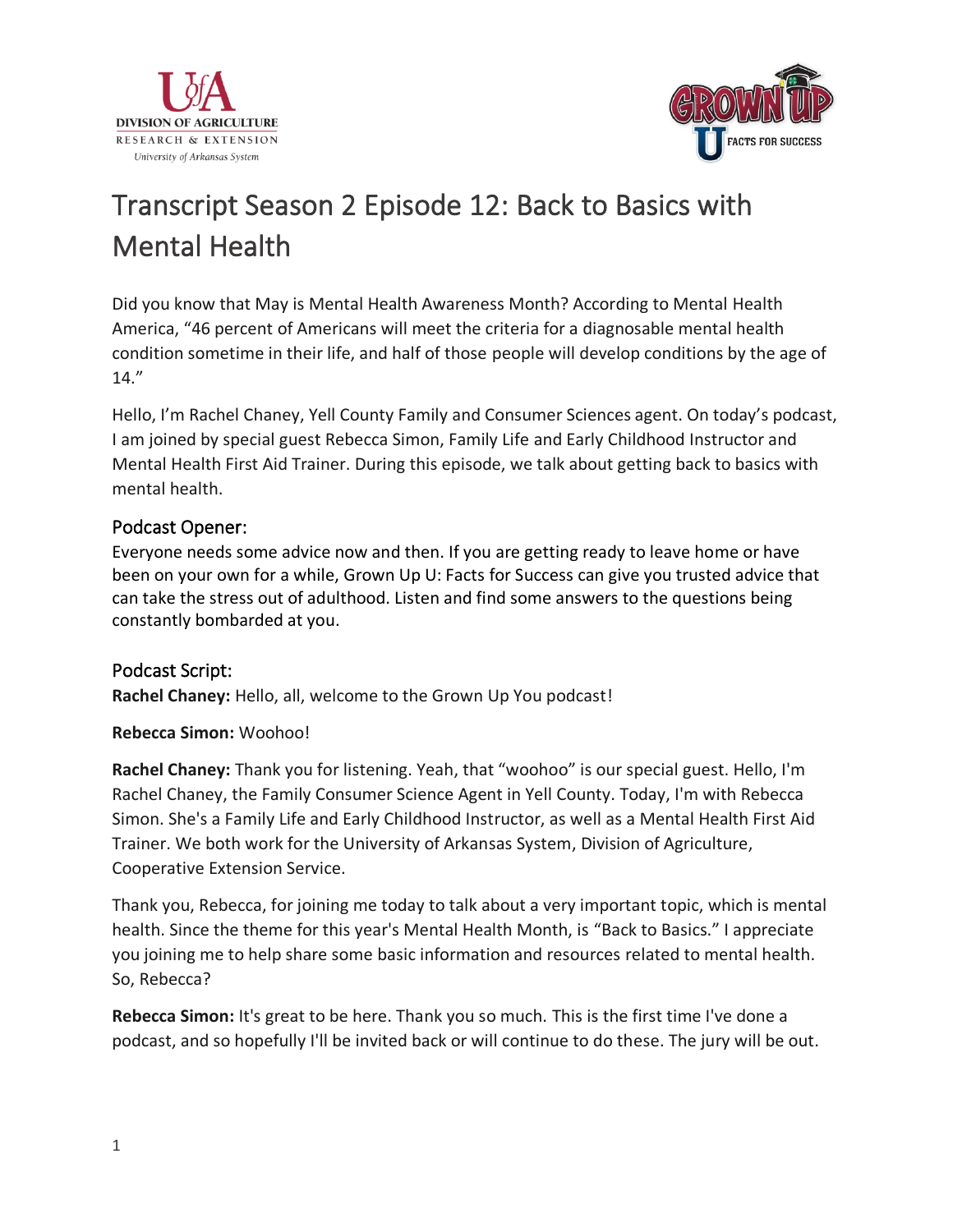



**Rachel Chaney:** I've already decided, and you can come back whenever you want. And I think this is a great topic, especially with it being a mental health month, to talk about. But of course, mental health is something we need to be thinking about year-round.

So, one of the things that I wanted to maybe have us go into first is talking about the signs of mental health problems. Sometimes I think it's hard to kind of distinguish what may be just a bad day or a stressful time versus a mental health issue, something you may need to get professional help for. So, I would like if you don't mind sharing what some of the signs would be for maybe a mental health problem.

**Rebecca Simon:** So, some of the signs that you may see from a loved one or friend or loved one is maybe confused thinking. You may notice prolonged periods of depression and that can include sadness or irritability. They may have extreme highs and lows in regard to the emotions that they exhibit. Also, excessive fear, worries, and anxieties.

One of the things you could notice is social withdrawal like they were very active at one point in a social setting, and all of a sudden, they withdrawal. Now, you know, there could be something going on that's an immediate stressor that is, you know, not long term, but this is whenever you notice some habitual things happening.

They may also have dramatic changes in eating or sleeping habits. Either sleeping too much or not enough, staying up for days or sleeping seeming like they can't get out of bed for extended periods of time. They may also have this growing inability to cope with daily problems and activities.

I also want to say that these are things that you may notice, and it's several things. It's not just one thing, and it's progresses over a period of time. So, it's not just short term. So, these are some stressors.

These are some warning signs and symptoms that you may notice that whenever you need to reach out to them. And sometimes if you just ask them, like, "Hey, how's it going? I've noticed this particular behavior from you and I'm just making sure you're OK." They will probably really appreciate it, that you have been intuitive enough to ask them that.

It might be something they can easily explain as I'm having to take care of my loved one and take care of my parent or I have more responsibilities doing this so I'm not able to participate in this. But then they may also surprise you with "Yeah, I'm really struggling, and it's with this and what do I do?"

**Rachel Chaney:** So, it's kind of basically if it's more long term it's something to be concerned about. If it's more short term or situational, you may not notice it, but it sounds like it can build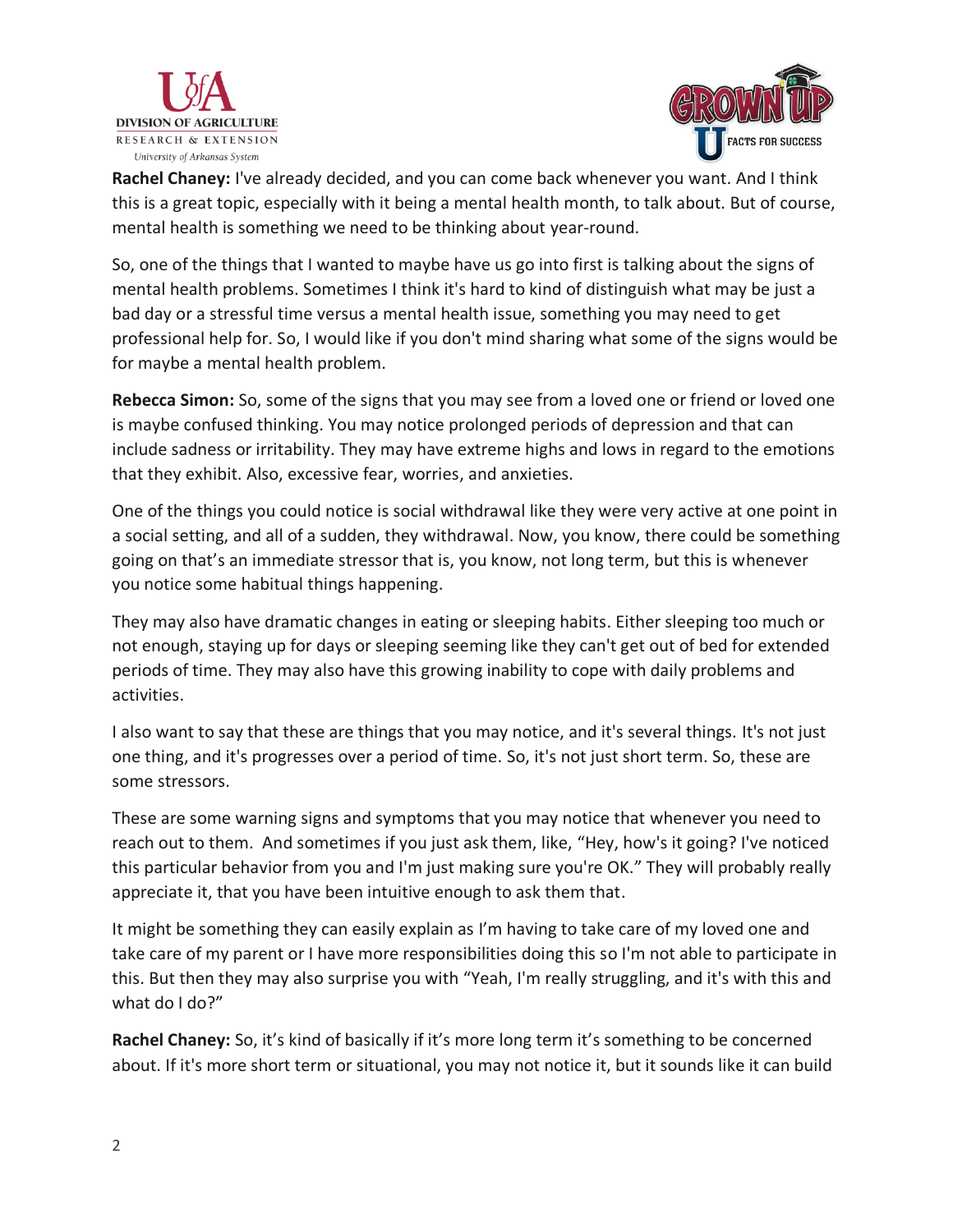



up, even though situational things can turn into a mental health problem down the road. And so, something else that goes along with that is trying to stay mentally healthy.

So, is there some ways that we can stay mentally healthy? Is there some things we can do to kind of help maintain good mental health?

**Rebecca Simon:** So, there's something that I was reading and it kind of struck a chord. It was whether we realize it, or not mental health plays a big role in our overall well-being. When we're mentally healthy, we're able to enjoy life and the people in it and feel good about ourselves and keep up good relationships and also deal with stress.

But it's normal for our mental health to shift over time, and so we all face difficult situations in our lives. So, creating those positive habits is a great way to support your mental health when you're doing well, and it helps you build skills to use if you do face symptoms of a mental health condition. And that could be eating nutritious foods, exercising, being physically active, and getting outside. Even taking that walk for 10 minutes every day at your lunch break.

There are so many added benefits to eating healthy, to eating good, nutritious foods and to being outside and to exercising. It makes you feel good. It makes me feel good whenever I'm able to be physically active and to eat healthy foods.

So those are just two ways that you can stay mentally healthy. Positive coping skills, finding the best way to manage your stress. And that takes time, that's not something that you're going to do overnight. Figuring out what is stressful, how your body responds to it, and then ways that you can battle that stress or handle that stress.

Also, sleep. Now I know you feel like it's not important right now, but it is. And so, getting the sleep that you need helps you mentally as well. Because I mean, I can imagine how I felt like whenever I was up past my bedtime, not having that adequate amount of sleep, it almost sets my day off the next day like I already feel like I'm losing.

Building a support system is another great way to stay mentally healthy. So, building that support system, having a good group of friends. You have your family. You have your faith community. And also, it could be you have a mental health professional that you speak with.

And I think there's so much to be said about not being alone in any of your mental health challenges that you may face. There's a lot more out there, I feel like, than there was 20 years ago. We talk about it more.

So those are just some things I'd say food and nutrition, exercise, managing your stress well, coping skills and building that support system, but then also sleep. That's what I would say would help you stay mentally healthy.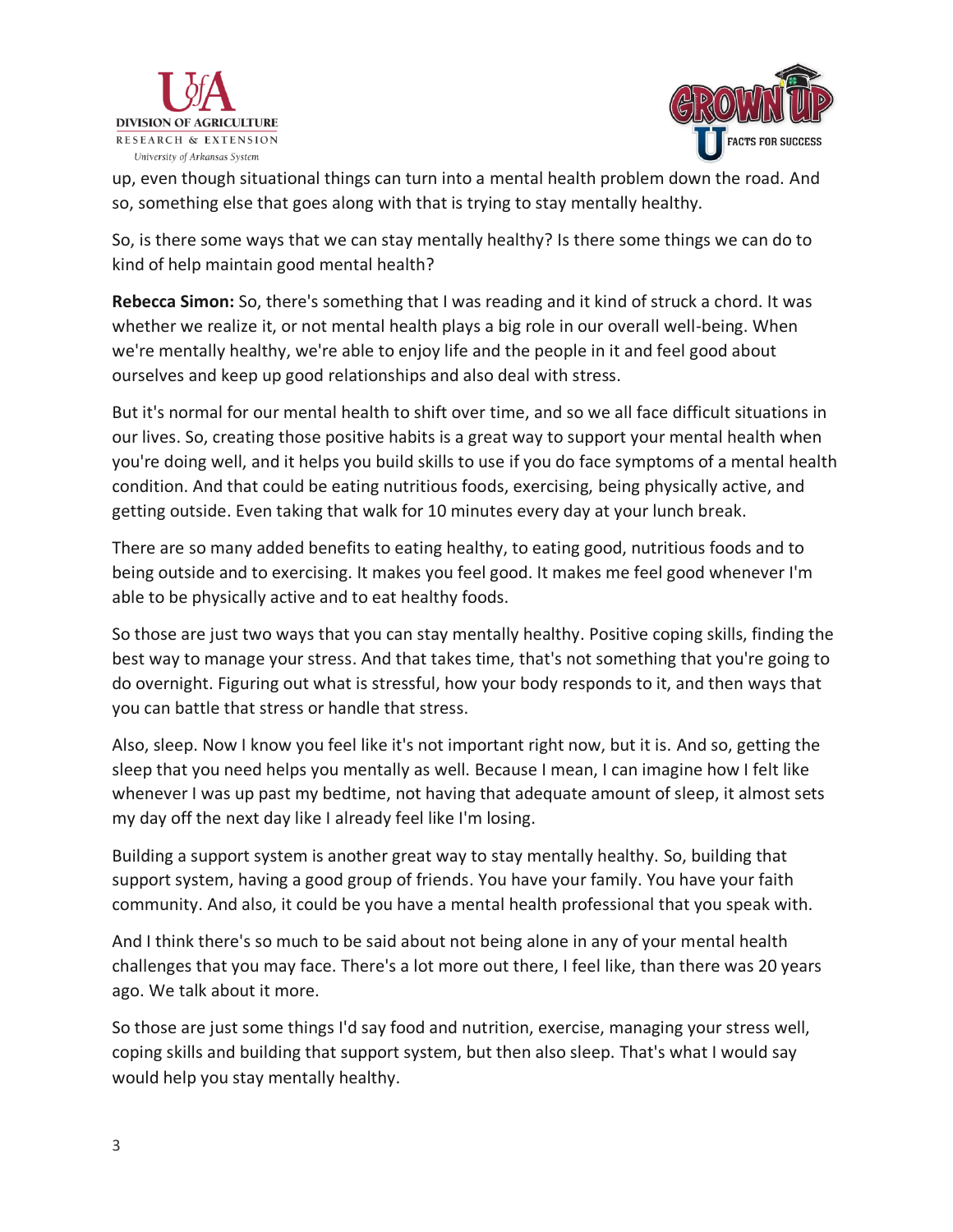



**Rachel Chaney:** Yeah. And I think about my job as a family consumer sciences agent. We kind of talk about us living well and it's kind of all those things. Health, nutrition, family life and managing of stress and then also financial management too. Kind of identifying the things that can be stressful for you and trying to make a plan. It is a journey. It's not something that you can solve overnight.

Another thing that kind of goes along with that is self-care. I don't know about you. I feel like that's something I've heard a lot more recently. Rebecca, what can you tell me about self-care and what that means to someone?

**Rebecca Simon:** So, self-care means taking the time to do things that help you live well and improve both your physical and mental health. So, when it comes to your mental health, selfcare can help you manage stress. There is that word. Lower your risk of illness and increase your energy.

So even small acts of self-care in your daily life can have a big impact. Again, that's the exercise that's eating healthy, making sleep a priority. Try a relaxing activity. This can also be setting goals and priorities. Practicing gratitude. Focusing on positivity.

But self-care is different for everyone and is important to find what you need and enjoy. May take trial and error to discover what works best for you. In addition, all those self-care is not a cure for mental illness understanding what causes or triggers your mild symptoms and what coping techniques work for you can help manage your mental health.

**Rachel Chaney:** I think it's important. It says self-care, so you're making of making that priority to take care of yourself. I think a lot of times, depending on what our situation is, we start slipping on taking care of our self and doing the things that we should be healthy. And that goes hand-in-hand with mental health.

What are some good mental health resources? There may be tools out there that maybe they should go check out.

**Rebecca Simon:** I would definitely suggest starting with Mental Health America. It's [mhanational.org.](https://www.mhanational.org/) There is so much information out here. There is an online screening tool. I believe I saw things that you can click on that you can assess yourself and then you can also find information about mental health professionals if you wanted to connect with them on that way.

Also, Substance Abuse and Mental Health Services Administration. I know that is a mouthful, but it's Substance Abuse and Mental Health Services Administration. It's **SAMHSA.** They have a lot of information. They also have information about May being Mental Health Month.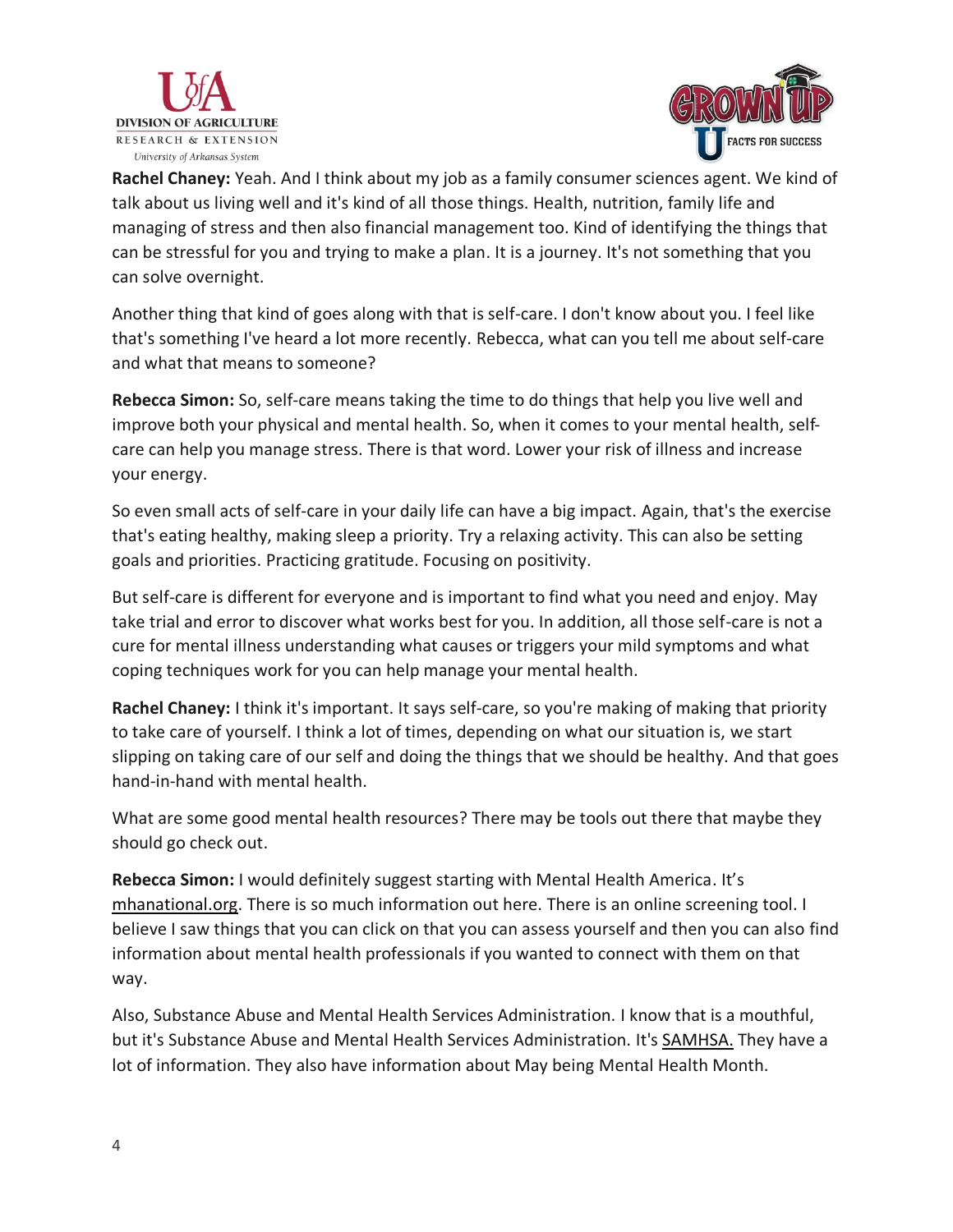



In regards to mental health challenges and staying mentally healthy, I would also say that the [National Institute for Mental Health](https://www.nimh.nih.gov/) is a great resource as well. There is a text line, so if you're in crisis, you would text "MHA" to 741741 or call 1- 800 273 talk, but it's one 1-800-273-8255 to reach a trained counselor.

I was also reading some information on the Mental Health National website about it's called warm lines, and so need to talk to someone warm lines. It's a phone number you call to have a conversation with someone who can provide support during hard times.

But in Arkansas, there is a warm line and it's the Arkansas Crisis Center, and it is 888-274-7472. While warm lines are available 24/7, some are only open on certain days and time. But it does say if there's not a warm line available, you can call the National Suicide Prevention Hotline at 1-800 273-TALK or text "MHA" to 741741.

Also, I will say that there's some new developments in regards to reaching out. Starting July 16, 2022, call 988 for matters of mental health crisis. Calling 988 will connect you directly to the National Suicide Prevention Lifeline, which is staffed by train crisis counselors 24/7 and 365 days a year. Again, that does not take effect until July 16th of 2022.

**Rachel Chaney:** Another resource that I thought of you may also want to check out, depending on where you work. Sometimes, like our organization, has a partnership with the Employee Assistance Program that has resources for people with mental health. Depending on where you work, you may have something similar to that.

So, what are some tips for talking about mental health with your loved ones? And this could be family, friends or everything in between?

**Rebecca Simon:** So, some tips for starting a conversation about mental health, you want to do that whenever there's an open window of time to have an in-depth discussion. And neither of you, neither you or the person you're talking to will have to cut the conversation short or take care of other obligations. So, plan to set aside 30 minutes to an hour.

If that face to face is something that can be intimidating for you, start with a text. It could be a plain text message with the note that says, "I have some important things on my mind and need to need to make time to talk to you about them."

Find and share info. So, utilizing these resources that we talked about in regards to mental health. Find some information online that might help you explain what you're going through, print it and bring it with you when you're ready to talk. And then also there's a screening tool that we talked about on MHA. So, it's [MHAscreening.org.](https://screening.mhanational.org/screening-tools/) So, you can print your results and share it, share with that person.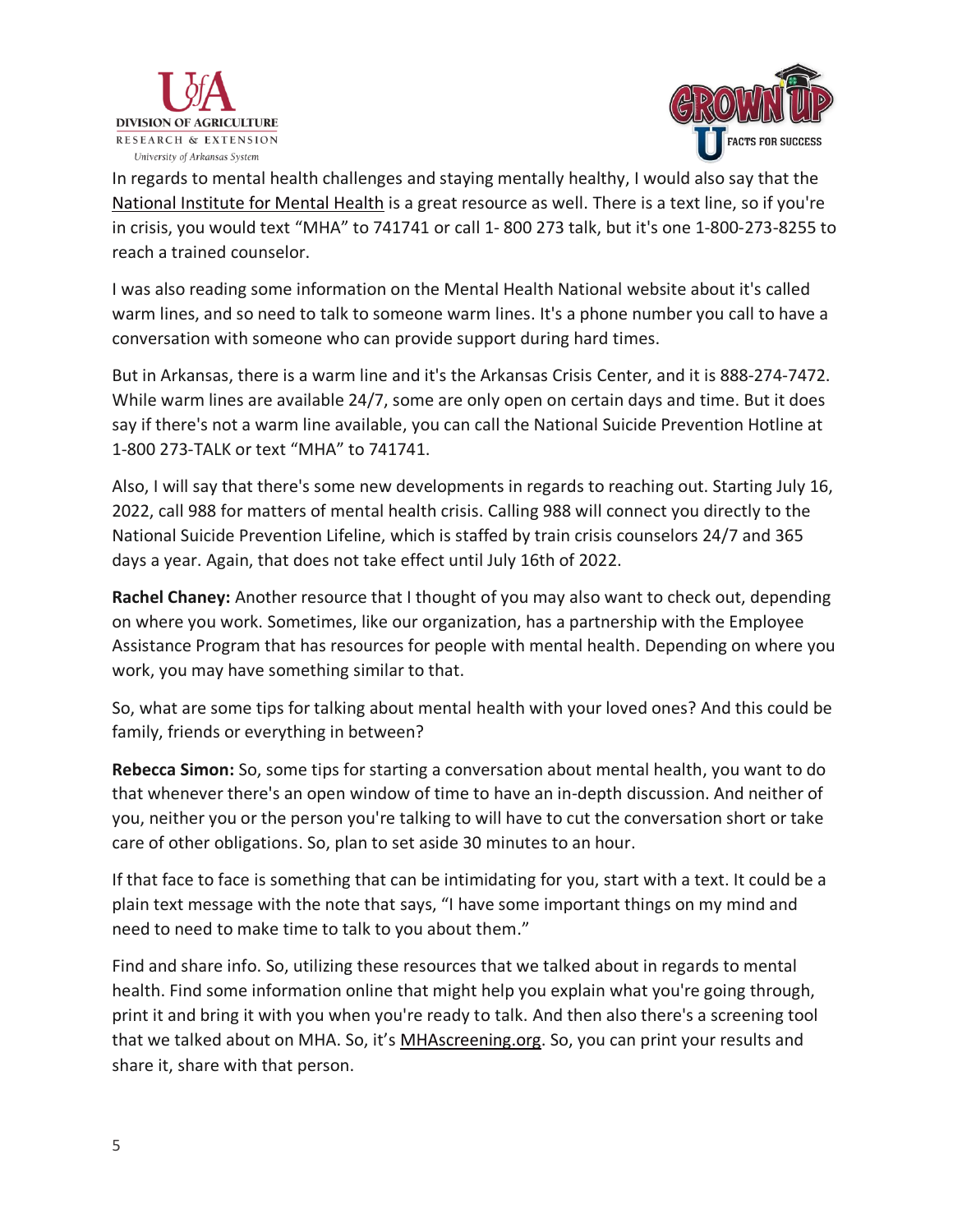



And also, you know, it's uncomfortable, but it's very important because you're not alone. Recovery is possible. Recovery is the is the endgame. That's what we want to see happen.

**Rachel Chaney:** Yes. And I will say that we talked about the Substance Abuse and Mental Health Services Administration. They actually had a kind of **SAMHSA Conversation Starters** that had, let's say you're worried about your friend or family here are some conversation starters to have. So, if you're a loss of words and not sure how to just start the conversation with that person that you're worried about. It had something that you could talk about. So, one of the examples was "it seems like you were going through a difficult time. Is there anything I can do to help?"

Having that conversation while it may be a tough conversation, whether you're the person telling someone that you are struggling with mental health or whether you're somebody that's worried about someone, I think it helps. It's a big help to know that someone cares about you and is wanting to know how they can help you with what's going on. I think that's important to think about those tips that you just talked about talking with someone about mental health. And if you are having those thoughts about suicide, remember the suicide prevention hotline?

**Rebecca Simon:** It is 1-800-273-8255. And again, you can reach a trained crisis counselor 24/7 365 days a year. For Spanish speakers, it's 1-888-628-9454. And then for deaf and hard of hearing, there's a user preferred relay service or dial 711 and then 1-800-273-8255.

**Rachel Chaney:** So just remember you're not alone. Talk with someone, whether it's your support system or with someone at this hotline. Just want to say Thank you, Rebecca.

**Rebecca Simon:** Oh, well, thank you for inviting me.

**Rachel Chaney:** Yes, for coming on and talking with me and talking with our listeners about mental health. But be sure to check out those resources if you want to learn more. And that's all the questions I have for today. Rebecca, do you have any final thoughts or anything else you wanted to add?

**Rebecca Simon:** Just that you're not alone and figuring out those resources that are available and talking about it puts you on the right path to recovery or to increasing your mental health.

**Rachel Chaney:** And I will say, Grown Up U, we have a wide variety of sessions out there of our podcasts that we've recorded. This is actually season two of the podcasts. And if you're new to Grown Up U podcast, I highly recommend you check out our website. We have a wide range of topics out there, but just in season two alone, we do have one on getting enough sleep, which relates to mental health, as well as stress of finals and graduating.

So those are just some of our podcast sessions that are already uploaded that you can go and listen to. You can also follow us on social media. We have a Facebook and Instagram page. So,